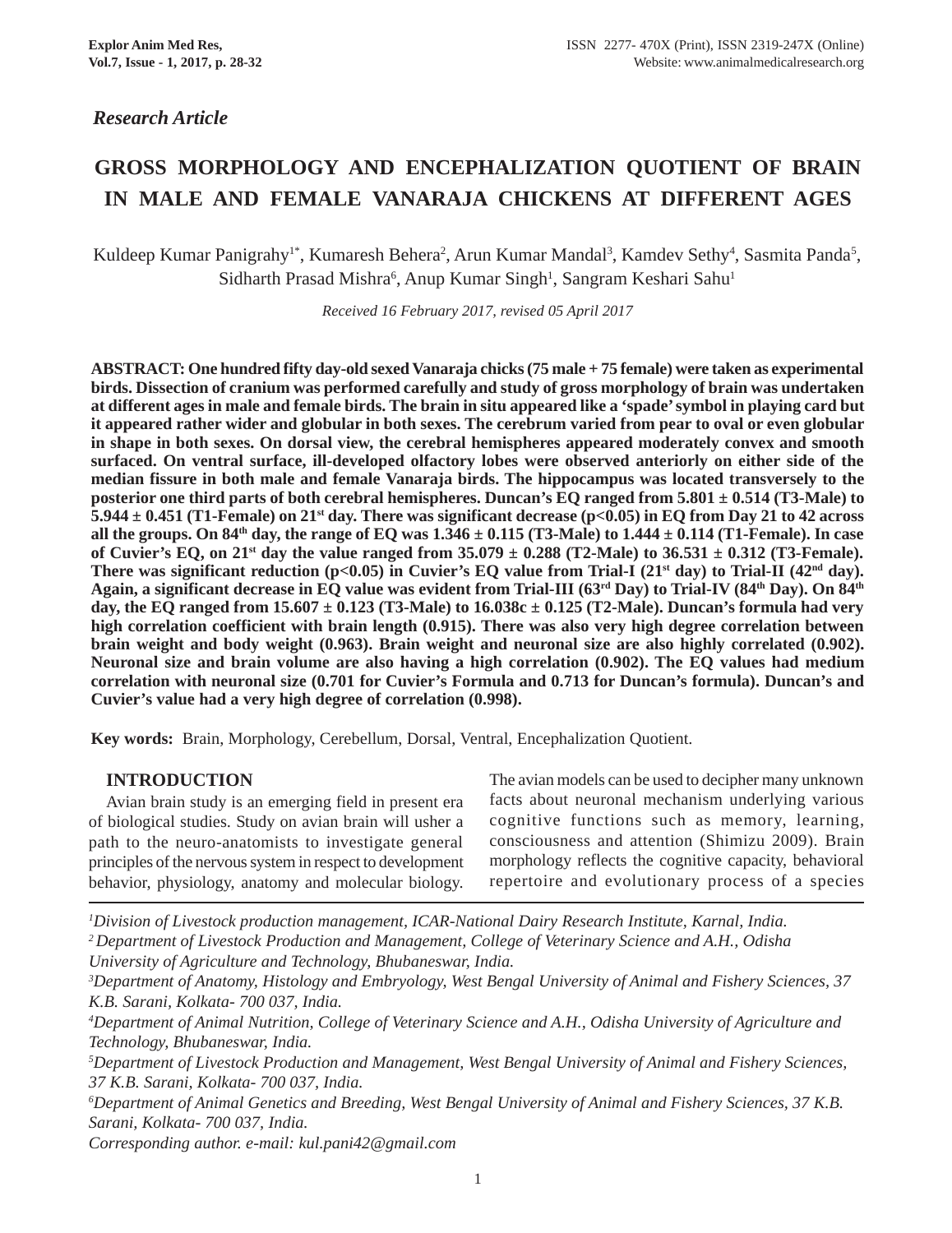Exploratory Animal and Medical Research, Vol.7, Issue 1, June, 2017 Gross morphology and encephalization quotient of brain in male and female Vanaraja chickens...



### **Fig. 1. Photograph of the brain (dorsal view) showing different gross anatomical parts.**

1- Cerebral hemisphere, 2 - Longitudinal fissure, 3 - Optic lobe, 4 - Cerebellum, 5 - Medulla oblongata, 6 - Pineal gland in 10 weeks old Male and female Vanaraja birds respectively.



## **Fig. 2. Photograph of the brain (ventral view) showing different gross anatomical parts.**

1- Cerebral hemisphere, 2- Optic chiasma, 3- Optic lobe, 4- Hypothalamus, 5- Medulla oblongata in 10 weeks old male and female Vanaraja birds respectively.

(Cauchoix and Chaine 2016). Avian hippocampus plays a key role in spatial learning, cognitive memory and navigation were well established (Srivastava *et al.* 2007). However, the literature on systematic and comparative avian brain morphological changes of poultry there is no available report in this regard. The present study was accordingly planned to study in detail about brain morphology with respect to age in male and female Vanaraja birds. Cerebellum is the major part of the hind brain (rhombencephalon) which is large, laterally compressed and wedge-shaped structure posterior to the cerebrum. The present study was accordingly planned to correlate the brain morphology with cognition and memory by calculating encephalization quotient and correlation of this with other body parameters and neuronal length. The study of animal cognition is a growing one, with increasing dialogue among researchers in different academic fields. Cognition may play a useful criterion to select bird in future breeding program, to obtain birds with higher development capacity.

# **MATERIALS AND METHODS**

One hundred fifty-day-old sexed backyard chicken Vanaraja chicks  $(75 \text{ male} + 75 \text{ female})$  were utilized as experimental birds. The birds were procured from the Central Poultry Development Organization (CPDO) East Region, Bhubaneswar.

## **Experimental design**

The experimental birds were randomly divided in to three groups.

- 1. Treatment -1 (T1) F: Female Vanaraja 50 birds
- 2. Treatment -2 (T2) M: Male Vanaraja 50 birds
- 3. Treatment -3 (T3) M+F: (Male + Female) Vanaraja  $25$  each  $= 50$  birds.

All birds were housed in deep litter system in three treatments. In each treatment by wire netting partition

**Table 1. Encephalization Quotient of the birds across different age groups.**

|       | Duncan's EQ              |               |               |                  | Cuvier's EQ             |                |                |                    |
|-------|--------------------------|---------------|---------------|------------------|-------------------------|----------------|----------------|--------------------|
|       | 21 days                  | 42 days       | 63 days       | 84 days          | 21 days                 | 42 days        | 63 days        | 84 days            |
| T1(F) | $5.944$ <sup>a</sup>     | $2.164^b \pm$ | $1.873^{b}+$  | $1.444^{b}+$     | $35.083^{\circ}$        | $18.928^{b}+$  | $18.310^{b}$ + | $15.706^{\circ}$ + |
|       | ± 0.451                  | 0.191         | 0.143         | 0.114            | 0.263                   | 0.142          | 0.135          | 0.114              |
| T2(M) | 5.820a                   | $2.057^b$ +   | $1.796^b$ +   | $1.402^b$ +      | $35.079^{\circ}$        | $18.800^{b}$ + | $18.453^{b}+$  | $16.038^{\circ}+$  |
|       | ± 0.432                  | 0.164         | 0.145         | 0.124            | 0.288                   | 0.143          | 0.125          | 0.125              |
| T3(F) | $6.143^a\pm$             | $2.219^{b}+$  | $1.931c +$    | $1.401^{\circ}$  | $36.531$ <sup>c</sup> + | $19.582^{b}+$  | $19.024^{b}+$  | $15.537^{\circ}+$  |
|       | 0.532                    | 0.184         | 0.145         | 0.113            | 0.312                   | 0.167          | 0.165          | 0.121              |
| T3(M) | 5.801 <sup>a</sup> $\pm$ | $2.052^{b}+$  | $1.818^{b}$ + | $1.346^{\circ}+$ | $35.390^{\circ}$        | $18.822^{b}+$  | $18.891^{b}+$  | $15.607^{\circ}+$  |
|       | 0.514                    | 0.143         | 0.162         | 0.115            | 0.314                   | 0.158          | 0.162          | 0.123              |

Values bearing different superscripts in a row differ significantly (P<0.05).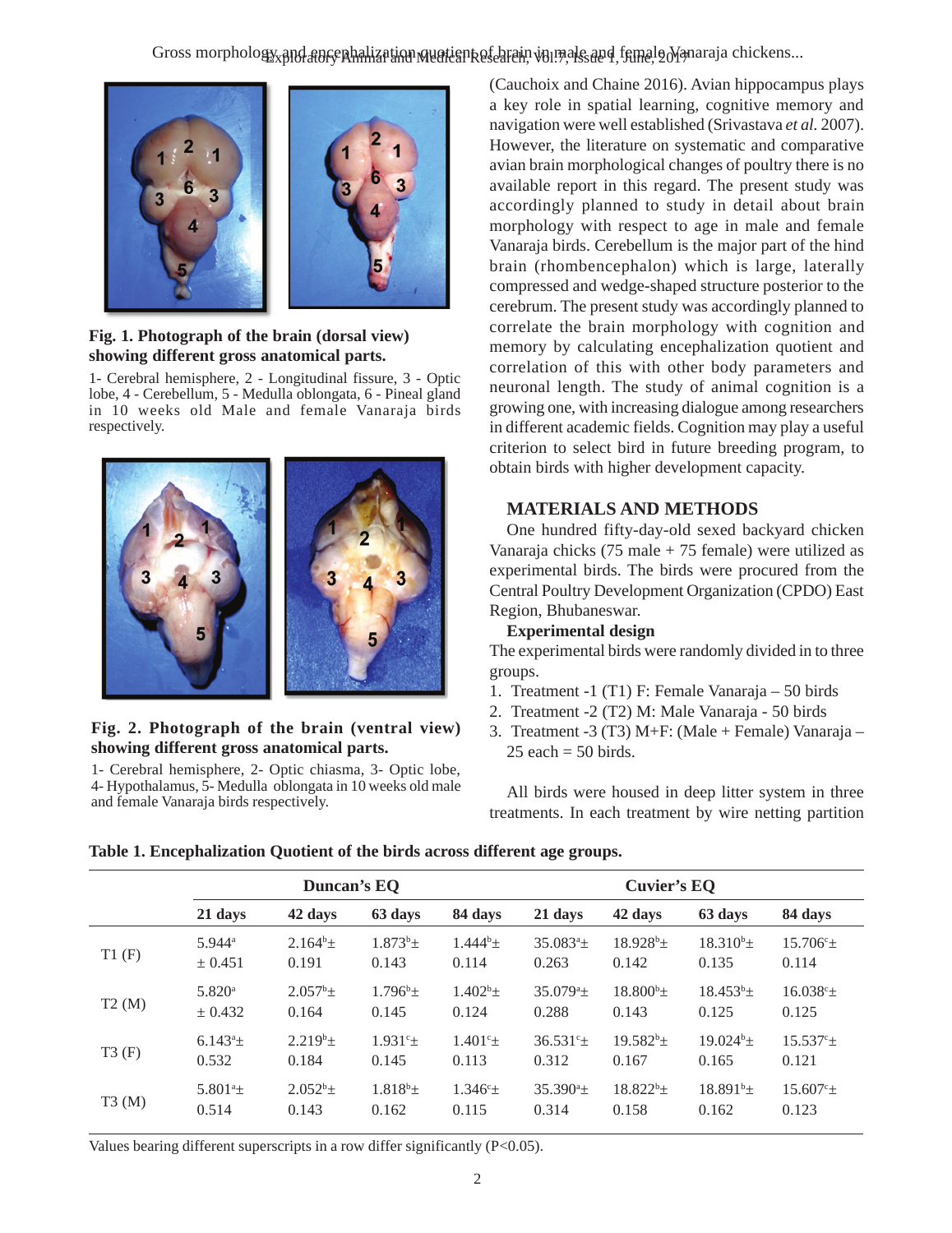sixty female and sixty male birds were housed separately. All feedings were done as per BIS specifications. Birds were provided with *ad-libitum* feed and water. For the gross morphological study ten birds from each group were utilized each time at 21, 42, 63, 84 days. So, all totally one hundred twenty birds at different age were slaughtered by cervical dislocation technique (Batah *et al.* 2012).The head of the birds under study were carefully separated at the level of second cervical vertebrae. The separated head of these birds were taken immediately to the department of Veterinary Anatomy and Histology for collection of brain samples. The cranial cavity was cut open very carefully with the help of scissors, forceps and scalpel. Then nasal bones and temporal bones were severed rostrally and laterally by the help of bone cutter. These separations were done up to the level of base of skull. All cranial nerve attachments were cut gently to separate the intact brain from in-situ after detaching it from the spinal cord at the level of foramen magnum. The intact brain was removed from the cranial cavity after detaching it from the spinal cord at the level of foramen magnum. Then the meninges of brain were separated. After the collection, the intact whole brain samples were cleaned (washed) in normal saline solution and detail morphological studies were undertaken.

#### **Calculation of Encephalization Quotient (EQ)**

Encephalization Quotient (EQ) was calculated by two formulae.

Cuvier's formula

 $EO = E/S$ Where,

 $E = \text{brain weight}$  $S =$  body weight

\* Duncan's formula

 $EQ = M_{\rm B}/EM_{\rm B}$ 

Where  $M_{p}$ =Mass of brain  $EM<sub>B</sub>=Expected mass of brain$  $EM_{\rm B}=0.12*(body \; mass)^{2/3}$ 

#### **RESULTS AND DISCUSSION**

After collection of intact brain from the cranial cavities of the birds, the meninges were carefully removed. Then the comparative gross anatomical features of the brain were studied in male and female Vanaraja birds at 10 weeks old age. Vanaraja birds showed a little variation in gross morphology and shape of whole brain at their different ages of growth period. Also, a same trend was seen in between male and female birds. However, the brain appeared comparatively wider and globular in most of the Vanaraja birds. The brain *in situ* appeared like a 'spade' symbol in playing card but it appeared rather wider and globular in both male and female Vanaraja birds. Earlier findings about morphology of brain revealed that general shape of the avian brain was more or less triangular or pear shaped. So, our finding was in support with previous observations made in locally bred chicken (Batah *et al.* 2012) and in barn owl (Abd-Alrahman 2012).

Cerebrum, cerebellum and medulla oblongata were three major subdivisions of brain in both male and female brain specimens. The cerebrum was by far the largest part of the brain, and it comprised of two symmetrical (right and left) halves called cerebral hemispheres. The cerebrum varied from pear to oval or even globular in shape in both sexes of Vanaraja birds. The cerebral hemispheres were wedged between the large eyes, specifically it's anterior (rostral) narrow tube. The posterior or caudal part gradually became wider (Fig. 1). These observations were in support with previous works who reported similar findings in white crested and uncrested chicken breeds (Frahm and Rehkamper 1998). The shape of cerebral hemisphere (cerebrum) was almost similar to the shape of entire brain. Abd-Alrahman (2012) reported similar findings on shape of brain in barn owl, Batah *et al*. (2012) in locally bred chicken and Dhage *et al*. (2013) in migratory bird. The cerebral hemisphere shape is an important determining factor for the shape of entire brain. Kawabe *et al*. (2013) reported that shape of cerebral hemisphere varies with size and shape of the large eye and orbit. There may be individual breed variation in brain shape.

On dorsal view, the cerebral hemispheres appear moderately convex and smooth surfaced in both male and female Vanaraja birds because of the absence of usual convolutions or elevations (gyri) and depression or grooves (sulci). Similar type finding was observed in *Sturnus vulgaris* birds (Dhage *et al.* 2013).

The apparently closely apposed cerebral hemispheres were separated by a media (longitudinal) inter hemispheric fissure (groove). A small transverse fissure separated the cerebrum from the cerebellum (Fig. 1). The feebly developed rhinencephalon had relatively smaller, ill-defined olfactory bulbs at the rostral (anterior) pole of the hemispheres. The olfactory bulbs in most of the specimen were either distorted or severed during dissection because of the intimate connection of olfactory nerves (neurons). There was a slight elevation called sagittal eminence (wulst) on either side of the median fissure. Its lateral curved margin was demarcated from the rest of the cerebral hemisphere by an indistinct groove called vallecula. This finding was in contrary to previous findings who observed a distinct and very large valleculla in Ostrich (Peng *et al.* 2010).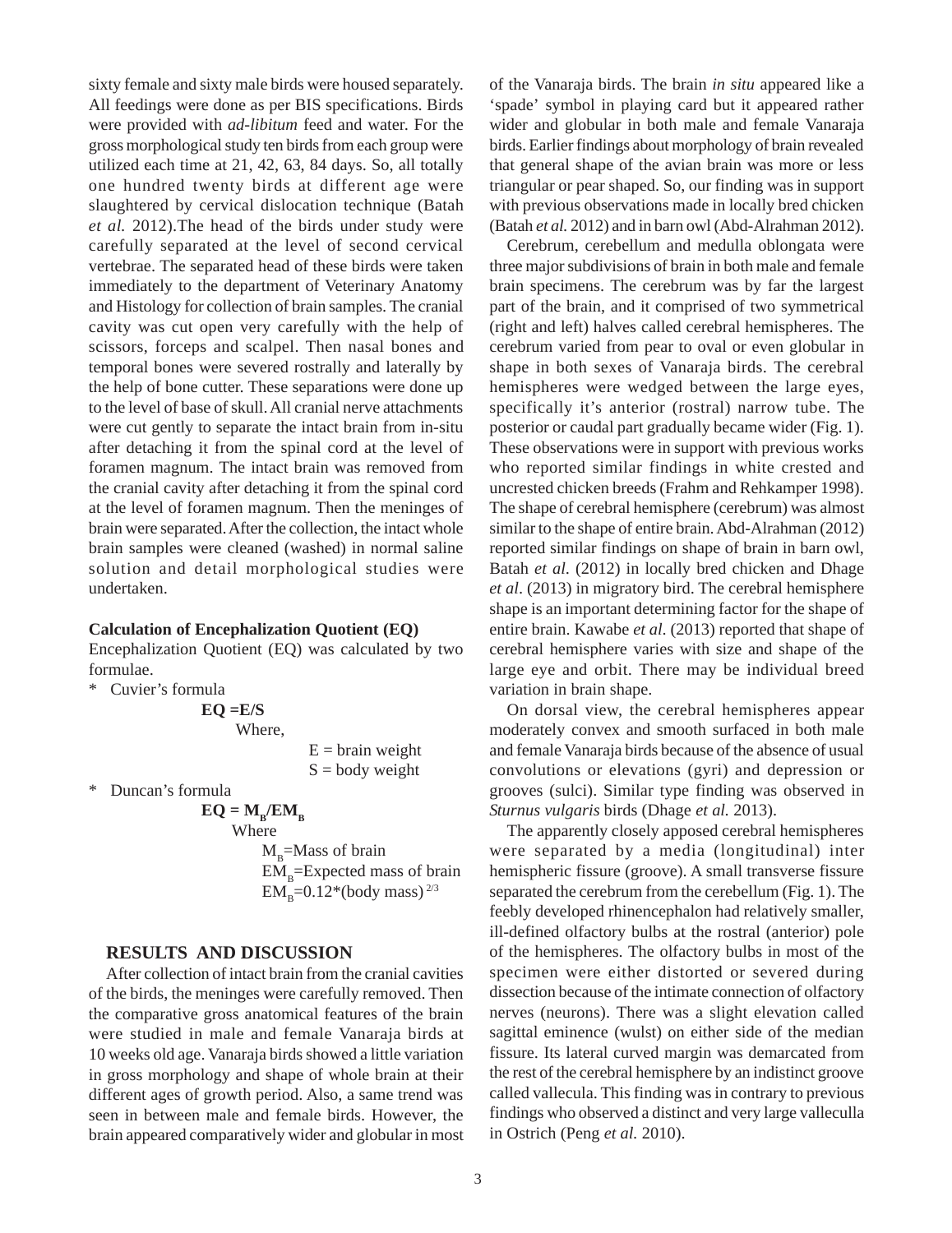| <b>Body</b> | <b>Brain</b> | <b>Brain</b> | <b>Brain</b> | <b>Brain</b> | <b>Neuronal</b> |       | Cuvier's |
|-------------|--------------|--------------|--------------|--------------|-----------------|-------|----------|
| weight      | weight       | volume       | length       | wigth        | size            | EQ    | EQ       |
|             |              |              |              |              |                 |       |          |
| 0.963       |              |              |              |              |                 |       |          |
| 0.823       | 0.865        |              |              |              |                 |       |          |
| 0.944       | 0.944        | 0.849        |              |              |                 |       |          |
| 0.859       | 0.951        | 0.819        | 0.855        |              |                 |       |          |
| 0.883       | 0.917        | 0.902        | 0.854        | 0.844        |                 |       |          |
| 0.888       | 0.839        | 0.698        | 0.915        | 0.703        | 0.713           |       |          |
| 0.889       | 0.824        | 0.681        | 0.904        | 0.680        | 0.701           | 0.998 |          |
|             |              |              |              |              |                 |       | Duncan's |

**Table 2. Correlation Matrix of body weight, encephalometric parameters, Encephalization Quotient and neuronal size.**

The sagittal eminence became flattened that continued to the posterior poll of the hemisphere. On dorsal view, the large optic lobes (tectum) were not entirely visible because of the oblique orientation of brain. But in lateral view of mid brain optic lobes *i.e.* tectum was appeared as a prominent spherical body. The finding was corroborated well with the previous observations (Husband and Shimizu 1999). However, these optic nerves were relatively very large, prominent, spherical or round bodies of the mid brain, partially hidden under the caudo-ventral part of the cerebra hemisphere. A small pineal body (epiphysis cerebrae) was wedged between the cerebral hemispheres at the posterior end of the median fissure just in front of the cerebellum. Its narrow stalk was attached with the roof of diencephalon.

Cerebellum is the major part of the hind brain (rhombencephalon) which is large, laterally compressed and wedge-shaped structure posterior to the cerebrum but the falcons birds have a small cerebellum which contradicts our study (Sultan 2005). Its middle part was comparatively wider then both the narrow ends (anterior and posterior). Its anterior end fitted into a notch which was 'V' shaped between the caudal poles of the both the optic lobes and cerebral hemispheres (Fig. 1). The cerebellum overlaid most of the medulla oblongata. The cerebellum had a central vermis and two lateral lobes (flocculi). The surface was subdivided into many folds (folia) by a number of transverse grooves or sulci.

On ventral surface, ill-developed olfactory lobes were observed anteriorly on either side of the median fissure in both male and female Vanaraja birds but an opposite finding were also observed in white crested polish chicken which have well developed olfactory lobe (Frahm and Rehkamper 1998). Just behind the posterior part of the median fissure there was optic chiasma ('X'-shaped point of exchange or criss-crossing of optic nerve fibers from respective optic nerves). This was followed immediately by part of diencephalon (hypothalamus along with its connection of pituitary gland or hypophysis) (Fig. 2). However, an intact pituitary gland and its attachments (stalk) was lacking from all the brain specimens collected. One of the most characteristic features of the brain was the presence of two large, spherical to ovoid optic lobes one on each side the transition between the mid brain (mesen cephalon) and hind brain (rhomben cephalon) was not clearly understood. The mid brain blended directly with the medulla oblongata posteriorly. The medulla oblongata was almost occupied dorsally by the cerebellum (Fig. 2).

The hippocampal area (hippocampus) was located on the transverse made along the posterior one third parts of both cerebral hemispheres. It appeared as a dorso-median elevation (protrusion) curving into the narrow, slit-like lateral ventricles on either side (Fig.1). However, earlier report on gross observation could not reveal the exact boundary line of hippocampus (Krebs *et al.* 1996).

#### **Encephalization Quotient**

The EQ (Encephalization Quotient) was calculated for each variety in each treatment. The EQ values have been depicted in Table 1. Duncan's EQ ranged from  $5.801 \pm$ 0.514 (T3-Male) to 5.944  $\pm$  0.451 (T1-Female) on 21<sup>st</sup> day. There was significant decrease  $(p<0.05)$  in EQ from Day 21 to 42 across all the groups. Sex did not have any significant effect on EQ value. On 84<sup>th</sup> day, the range of EQ was  $1.346 \pm 0.115$  (T3-Male) to  $1.444 \pm 0.114$  (T1-Female). In case of Cuvier's EQ, on 21<sup>st</sup> day the value ranged from  $35.079 \pm 0.288$  (T2-Male) to  $36.531 \pm 0.312$ (T3-Female). There was significant reduction  $(p<0.05)$ in Cuvier's EQ value from Trial-I ( $21<sup>st</sup>$  day) to Trial-II  $(42<sup>nd</sup> day)$ . Again, a significant decrease in EQ value was evident from Trial-III ( $63<sup>rd</sup>$  day) to Trial-IV ( $84<sup>th</sup>$  day). On 84<sup>th</sup> day, the EQ ranged from  $15.607 \pm 0.123$  (T3-Male) to  $16.038c \pm 0.125$  (T2-Male).

From the present finding, it was evident that EQ values varied individually among birds in all 3 groups. Maximum